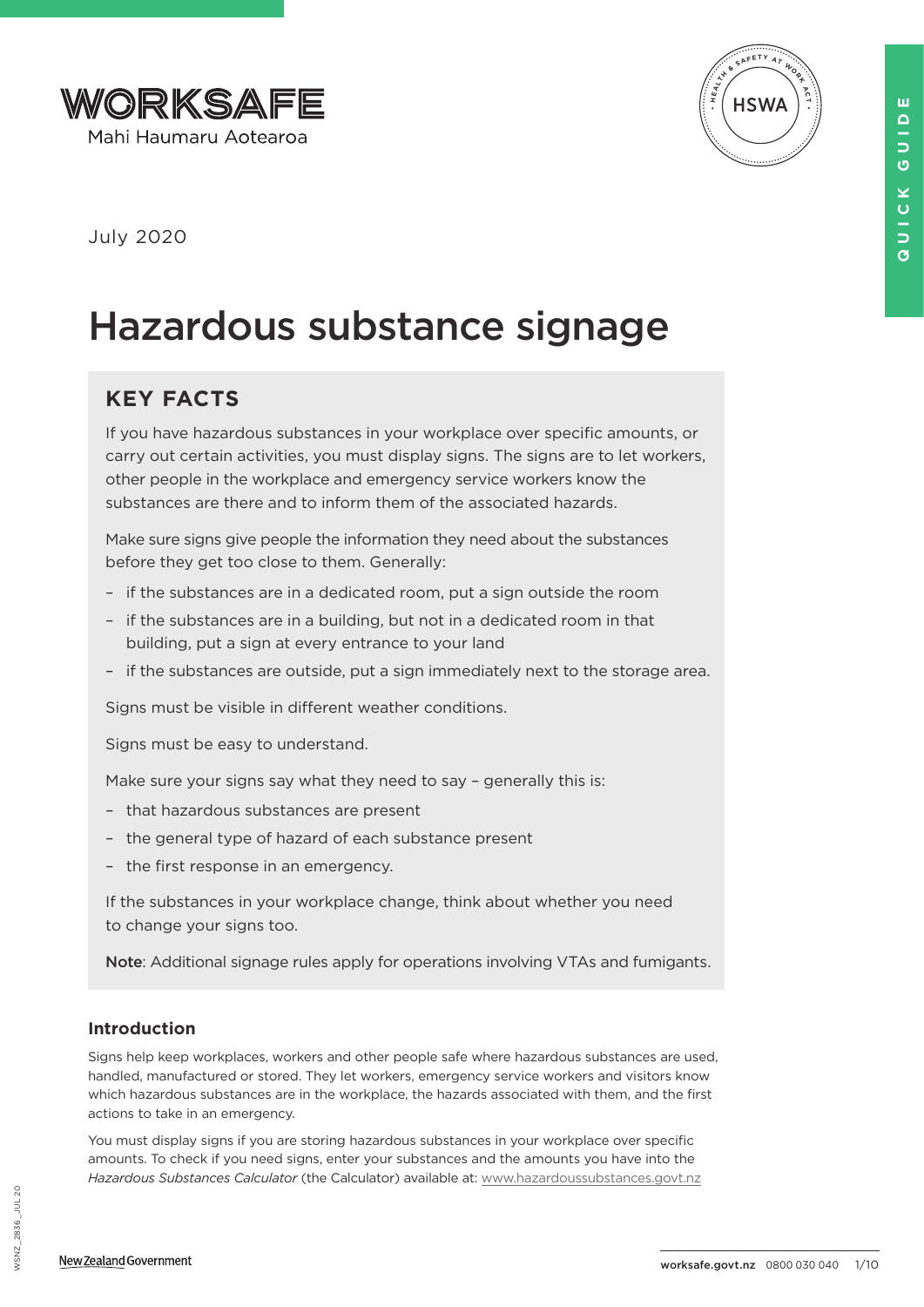The content and location of signs depend on the workplace, substances and type of storage. This guide helps you check that your signs tell people what they need to know and that your workers understand them. It describes the content required on signs for different types of substances and storage areas.

#### 'You' – the PCBU

This guide is written for persons conducting a business or undertaking (PCBUs) as they have a duty to display signs in workplaces that use, handle, manufacture or store hazardous substances. In this guide, 'you' means the PCBU.

In simple terms, a PCBU is an individual or a company carrying on a business, but it can also be other types of organisation. More information on the PCBU and other duty holders in the workplace and their duties is available on our website: [worksafe.govt.nz](http://worksafe.govt.nz)

## **General duty to display signs**

You must display signs whenever you store hazardous substances over a specified amount (threshold) in your workplace.

Use the Calculator or see [Schedule 3](http://www.legislation.govt.nz/regulation/public/2017/0131/latest/DLM7311195.html) of the Health and Safety at Work (Hazardous Substances) Regulations 2017 (the Regulations) to find out the thresholds for your substances.

The content of these signs depends on whether the hazardous substances are in a building or in a room or compartment inside the building.

All the sample signs included below are examples of the MINIMUM CONTENT for signs as specified in the Regulations ONLY.

Generally, signs supplied by signage suppliers will contain all of the required content, plus other additional warnings and information.

You do not need to display signs when you store class 6.1A, 6.1B, 6.1C or 6.1D VTAs or agrichemicals outdoors at a temporary storage site, such as a temporary site for handling field bait or for loading aircraft.

## **Put the right signs in the right place**

Signs must be able to be seen and understood.

Signs must also have the correct information for your workplace and the substances you have there.

In general, signs from safety equipment suppliers should meet the requirements in this guide, but you also have a duty to make sure that signs contain the information that they are required to display.

### Make sure your signs can be understood, are clear, and stand up to the elements

This means making sure signs:

- are in English and readily understandable (see below)
- do not use abbreviations and acronyms unless people commonly understand them and you use the term in full at least once on the sign
- make all required information clearly visible and legible at a distance from no less than 10m in varying conditions (for example, in the rain or changing light)
- are made of durable materials that are resistant to sunlight and require minimal maintenance.

#### Are your signs readily understandable?

You must make sure that the people who are likely to read the signs can understand them. Think about whether the signs:

- give people the information they need quickly and easily
- display the information without clutter or unnecessary information.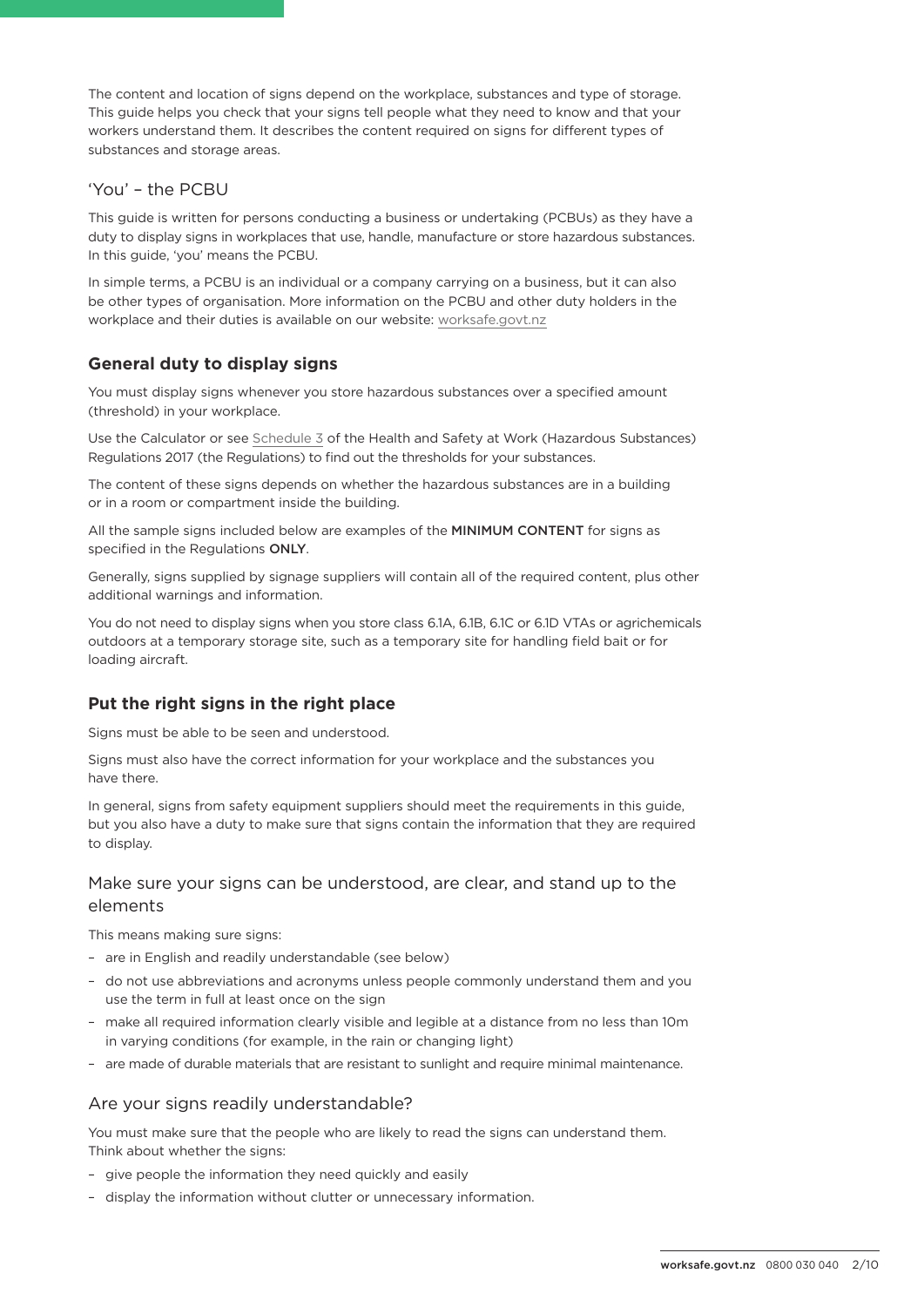If you think workers may not understand your signs, give them additional training by:

- explaining the signs that they will see in your workplace and their content, such as:
	- the pictograms they are likely to see and what they mean
	- the precautionary statements and what they mean
- asking them to think about when they could need to use the emergency contact information.

#### Where do you need to display signs?

Your signs need to be near the substances, but not too close, because people need to know about the danger before it's too late. Don't put signs:

- where objects may hide or cover them
- beside doors or gates that could cover them when open
- above doors
- where smoke could conceal them.

If you are not sure signs are in the right place, look around the places where you store hazardous substances (for example, storage cabinets, dedicated storage areas). Make it as easy as possible for workers and emergency service workers to know about the hazards.

In the explanation for each specific type of sign below there is more information about where to display signs, but as a general rule if hazardous substances are:

- in a room, put a sign at the entrance to the room
- in a building, put a sign at every entrance to the building
- in a building on your land, put a sign at every entrance to the land
- outdoors, put a sign immediately next to the storage area.



There is more detailed information about where to place the signs for different substances and storage locations further on in this guide.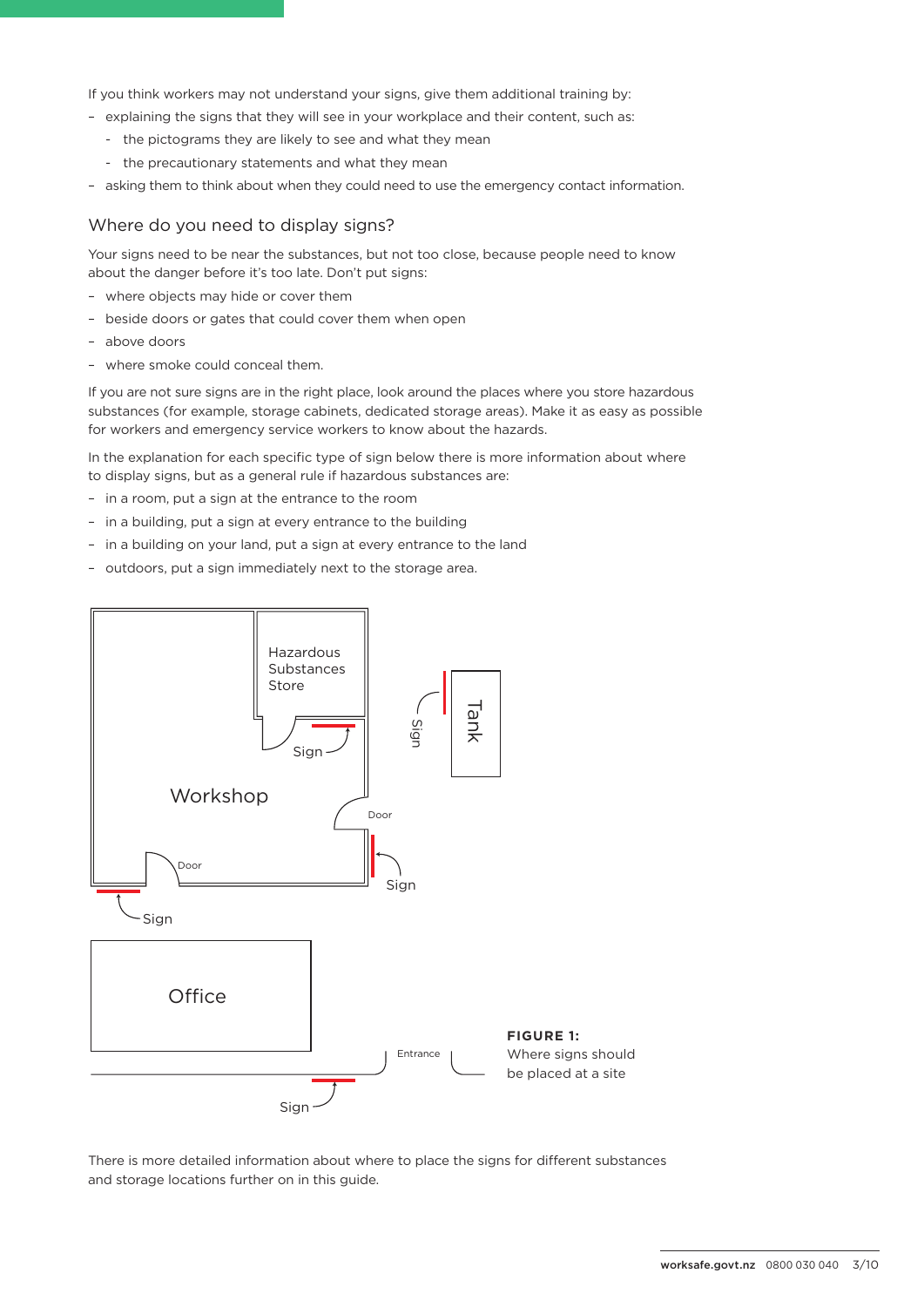#### Where can you get signs?

Safety equipment suppliers can provide you with the right signs.

Check the Yellow Pages or the internet for safety equipment suppliers in your area.

#### Maintaining signs

Because signs let workers and other people inside and outside the workplace know about the substances and risks inside a workplace, you must make sure the information on signs is clear and correct. This means:

- changing signs as soon as possible when the type, class or quantity of hazardous substances at your workplace changes and this change affects the information you need to display on your signs
- making sure that signs are clean, in good repair and not covered or obscured.

#### **What's on storage signs?**

Signs present information about substances that people need to keep themselves and others safe and respond to emergencies.

#### Signs for substances in buildings

If you have hazardous substances above the threshold for displaying signs in a building (but not a dedicated room or compartment in that building), your signs must state:

- that hazardous substances are present
- the general type of hazard of each hazardous substance present
- the immediate emergency response action the first action in an emergency.

You must display your signs at every vehicular and pedestrian entrance:

- to the building
- to the land where the building is located.



**FIGURE 2:** Sample sign for substances in a building (but not a dedicated room/compartment)

If you store class 1 hazardous substances (except fireworks and safety ammunition) in a building (but not a dedicated room or compartment in the building), you must also display signs at each approach to the building in your property that emergency services could use.

## Signs for substances in a dedicated room or compartment in a building, or in an outdoor area

When you store your hazardous substances in a dedicated room or compartment in a building or an outdoor area at your workplace, your signs must include:

- a warning that hazardous substances are present use the word 'HAZCHEM' for class 2, 3, 4, 5, 6, 8 or 9 substances or 'EXPLOSIVES' for class 1 substances
- the general type of hazard of each substance use hazard pictograms or hazard statements reflecting the classification of the substance
- the immediate response action to take in an emergency involving the substances.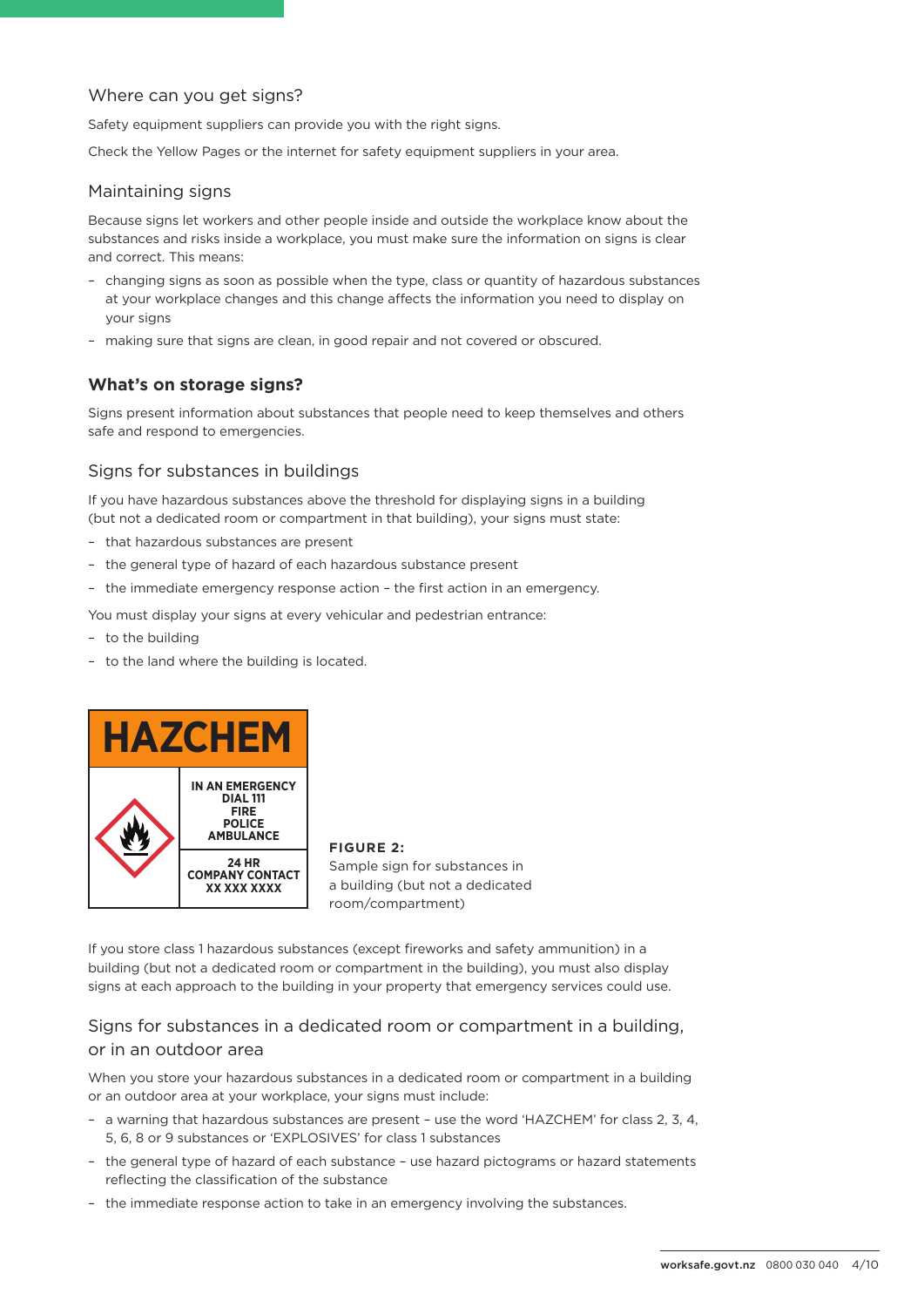The signs must also include precautionary statements to prevent:

- unintended explosion for explosives (for example, 'explosion risk in case of fire'; 'avoid shock')
- unintended ignition of the substance for flammables (for example, 'no smoking'; 'no naked flames')
- unintended combustion, acceleration of fires, or thermal decomposition for oxidisers or organic peroxides (for example, 'keep away from sparks'; 'avoid shock').

You must display your signs:

- at each entrance to the room or compartment
- immediately next to the outdoor area.



**FIGURE 3:**  Sample sign for substances in a dedicated room or compartment or outdoors

#### For all signs – the immediate emergency response action

This is the first action to take in an emergency:

- For explosives, the response action could be 'in an emergency, EVACUATE'.
- For flammable, oxidising, toxic or corrosive substances, the response action is generally to contact emergency services (ie in an emergency, dial 111 for Fire, Police, Ambulance).

If you store flammables, oxidisers, toxics or corrosives in bulk, the emergency response action could be represented by the HAZCHEM code.

The HAZCHEM code is used on signs and on containers for transporting hazardous substances and bulk storage containers so emergency service workers know which equipment to use in an emergency.

An example of a HAZCHEM code is '3YE':

- '3' recommends firefighters use foam.
- 'Y' means the substance must not enter waterways and recommends breathing apparatus when fighting a fire involving this substance.
- 'E' means emergency responders should consider evacuating occupants or residents of surrounding buildings in built-up areas.

#### **Specific substances and locations**

#### Transit depots

Transit depots have specific signage because the substances they hold vary and remain in closed containers. For transit depots, your signs must:

- contain the word HAZCHEM
- identify the site as a transit depot
- warn people that hazardous substances may be present.

You must display your signs at every vehicular and pedestrian entrance to the land where the transit depot is located.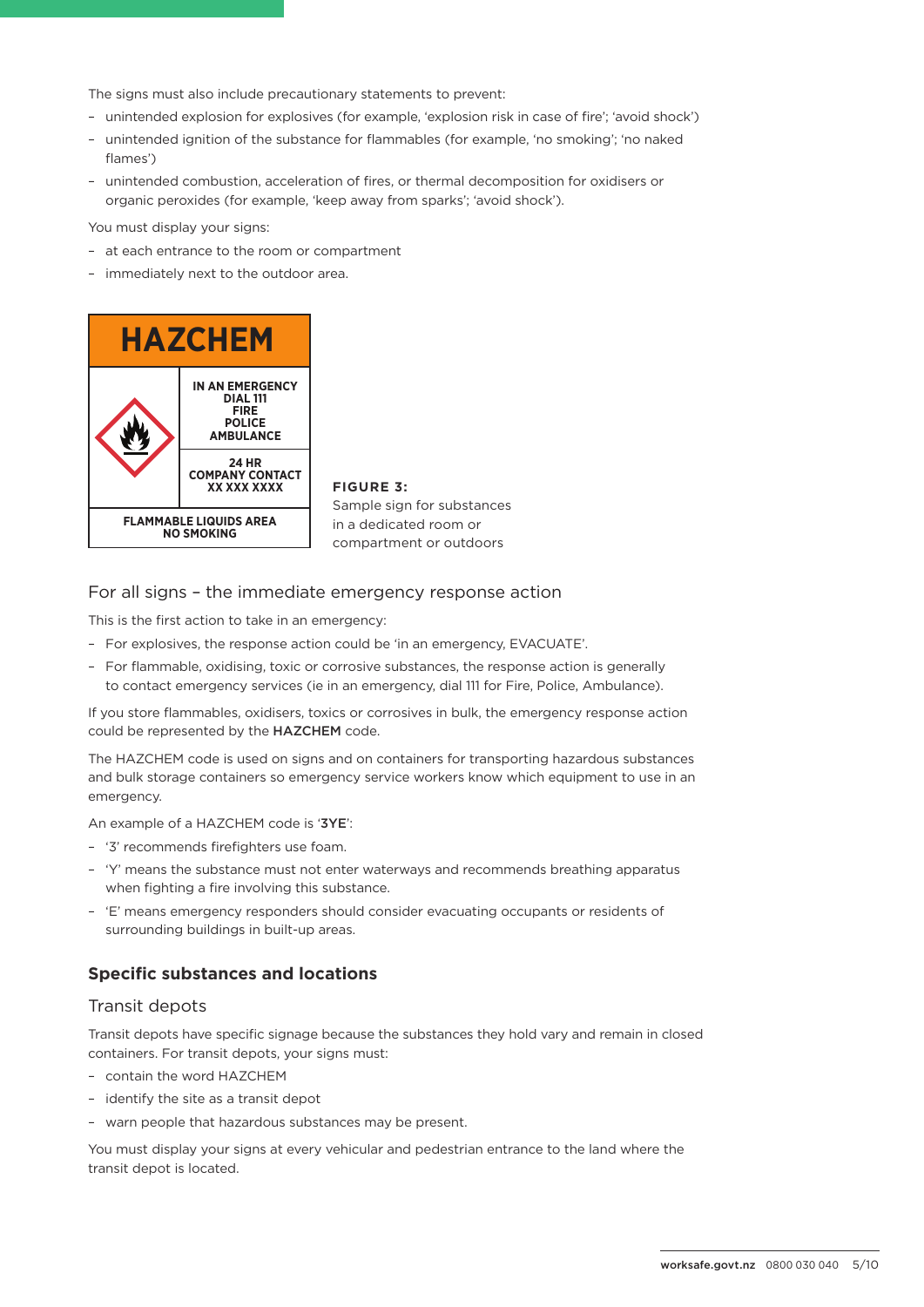

**FIGURE 4:** Sample sign for transit depot

## Fireworks and safety ammunition

If you store fireworks or safety ammunition in a building at a workplace (but not in a dedicated room or compartment in the building), your signs must:

- warn that fireworks or safety ammunition are present
- state the general type of hazard using pictograms or hazard statements
- indicate the classification of the substances inside the building
- indicate the immediate response action to take in an emergency.

You must display your signs at primary points of vehicular and pedestrian entry:

- to the building
- to the land where the building is located.



**FIGURE 5:**  Sample sign for fireworks and safety ammunition

#### Other substances and workplaces

#### INDOOR APPLICATION OF AGRICHEMICALS

If you apply an agrichemical indoors, for example in a greenhouse, your signs must:

- warn that a substance toxic to humans is being applied
- warn that entry is not permitted without personal protective equipment (PPE)
- identify the PCBU who has management or control of the area
- state the day the application commences and the time and date the REI ends.

You must display signs at every routine point of entry to the area from the start of the application until the end of the REI, and remove them no later than 72 hours after the end of the REI.

For a list of REIs, see the WorkSafe website: [worksafe.govt.nz](https://worksafe.govt.nz/laws-and-regulations/restricted-entry-intervals-for-pesticides/)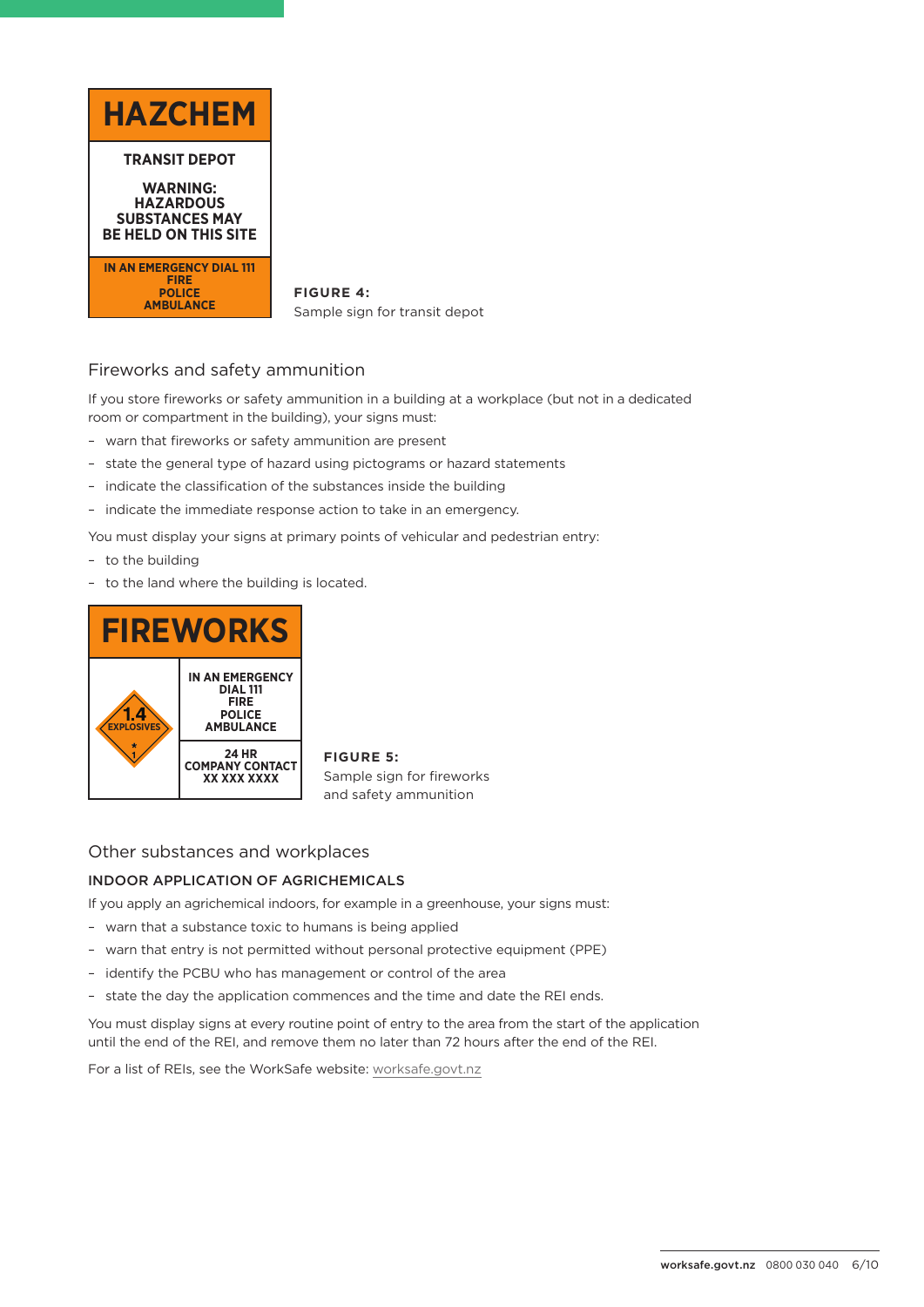#### OUTDOOR APPLICATION OF VERTEBRATE TOXIC AGENTS (VTAS)

If you apply or lay a class 6.1A, 6.1B or 6.1C VTA outdoors in bait form to kill or control pests, or apply or lay any other class 6 VTA in a workplace where the public has access, you must display signs that state:

- the job title of the person in control of applying or laying the substance
- contact details for that person during normal business hours
- the substance name and a warning that it is toxic to humans and ecotoxic to vertebrates
- the date(s) the substance is going to be applied or laid.

It is also recommended that the following information is included on the sign:

- an identifying photo or description of the substance as it would be found in the environment
- emergency actions in the case of accidental ingestion.

The signs must meet the same comprehensibility and clarity requirements as the other types of signs, but the information on the person in control of applying or laying the substance and the dates(s) the substance is going to be applied or laid only need to be visible from 2m. All other information will need to be readable from a distance of 10m.

See Appendix 1 for a sample VTA sign template.

You must display the signs at every normal point of entry to the area where you are applying or laying the substance.

Depending on the substance, WorkSafe can specify how long you need to display the sign, otherwise signs need to be displayed until the substance has been removed from the place it was applied or it is no longer toxic.

For a list of signage time periods see the WorkSafe website: [worksafe.govt.nz](https://worksafe.govt.nz/laws-and-regulations/signage-requirements-for-vertebrate-toxic-agents)

#### FUMIGANTS

You must display signs when you fumigate using class 6.1A, 6.1B, 6.1C fumigants. Depending on the type and location of fumigation, your signs must:

- warn people the area is being fumigated, stating the name of the fumigant and that it is toxic to humans
- describe the general type of hazard
- state precautions to prevent unintended ignition for flammable fumigants
- identify the PCBU who is directing the fumigation and provide contact details for that person during business hours
- state the date fumigation will start
- state actions to be taken in emergency
- be illuminated at night.

Depending on the type and location of the fumigation, you must place your signs:

- at every entrance to the area where you will fumigate
- at the perimeter of the risk area able to be seen by anyone approaching it
- at each entrance to the room or compartment if you fumigate in a room or compartment in a building or other enclosed space.

You must remove the signs immediately after fumigation.

The signage requirements for specific fumigants or types of fumigation may be modified by WorkSafe by means of a safe work instrument.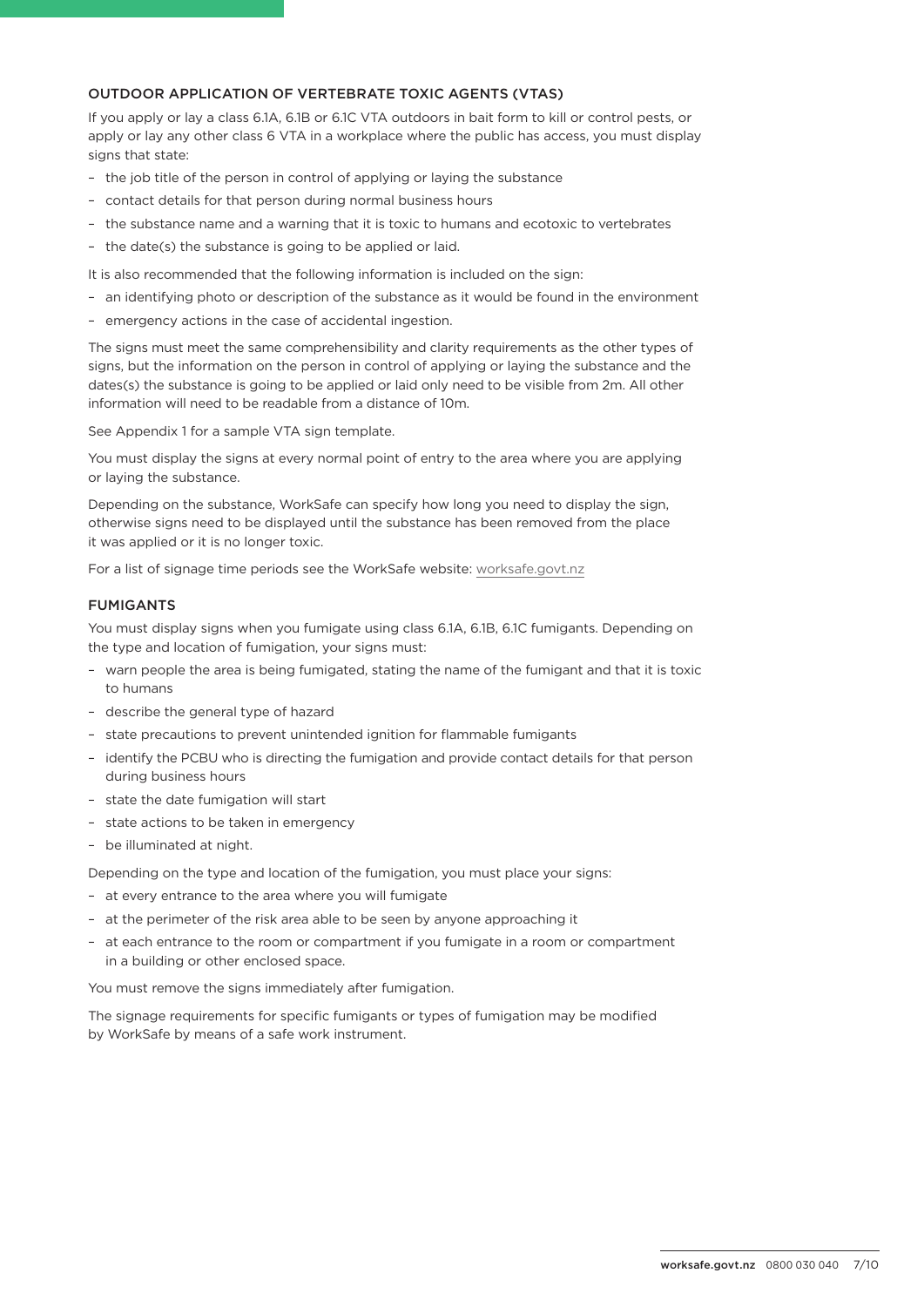| <b>WARNING POISON</b>                               |  |
|-----------------------------------------------------|--|
|                                                     |  |
| This building is being fumigated using: (fumigant)  |  |
| This fumigant is toxic to people and animals.       |  |
| Person directing fumigation: __                     |  |
| Daytime phone number: _                             |  |
| APPLIED ON: (enter date) ______                     |  |
| NO SMOKING<br>IN AN EMERGENCY, DIAL 111 IMMEDIATELY |  |

**FIGURE 6:**  Sample sign for fumigants

#### INDOOR STORAGE OF LPG, PROPANE, BUTANE AND ISOBUTANE

You must display signs if you store more than 50kg of LPG, propane, butane or isobutane in a building. This threshold is lower than when these substances are stored in other locations.

You must also display signs if you have any quantity of these substances, or other flammable gas refrigerant, in an integral part of a refrigeration system contained in a machinery room.

In any other case, the normal signage thresholds for these substances apply.

Follow the applicable rules about sign content and location for hazardous substances in buildings or in dedicated rooms or compartments inside buildings.

#### ANHYDROUS AMMONIA

The Regulations do not require signage for ammonia contained within refrigeration plant. However, it's best practice always to have them as they warn other people at the workplace and emergency services that hazardous substances are present. Emergency services use signs to plan their response and select appropriate PPE

#### FUELS (E10 AND E85, PETROL, OR DIESEL)

There are different visibility and legibility rules for signs for ethanol and gasoline fuel mixtures like E10 and E85, or petrol or diesel, because they are usually stored in places like petrol stations.

If they are being stored for refuelling vehicles belonging to the general public, signs only need to be clearly visible and legible at the point of refuelling, not from 10m from the substance.

#### MILKING ANIMALS

If your hazardous substances are teat sanitising products or dairy maintenance compounds in a building where you milk animals, you must display a sign at the primary vehicular or pedestrian entrance to the building.

#### **Further information**

The following resources are available at: [www.hazardoussubstances.govt.nz](http://www.hazardoussubstances.govt.nz)

The *Hazardous Substances Calculator*, where you can enter the hazardous substances in your workplace to see the controls you have to put in place, including signage.

*Your Practical Guide* to working safely with hazardous substances.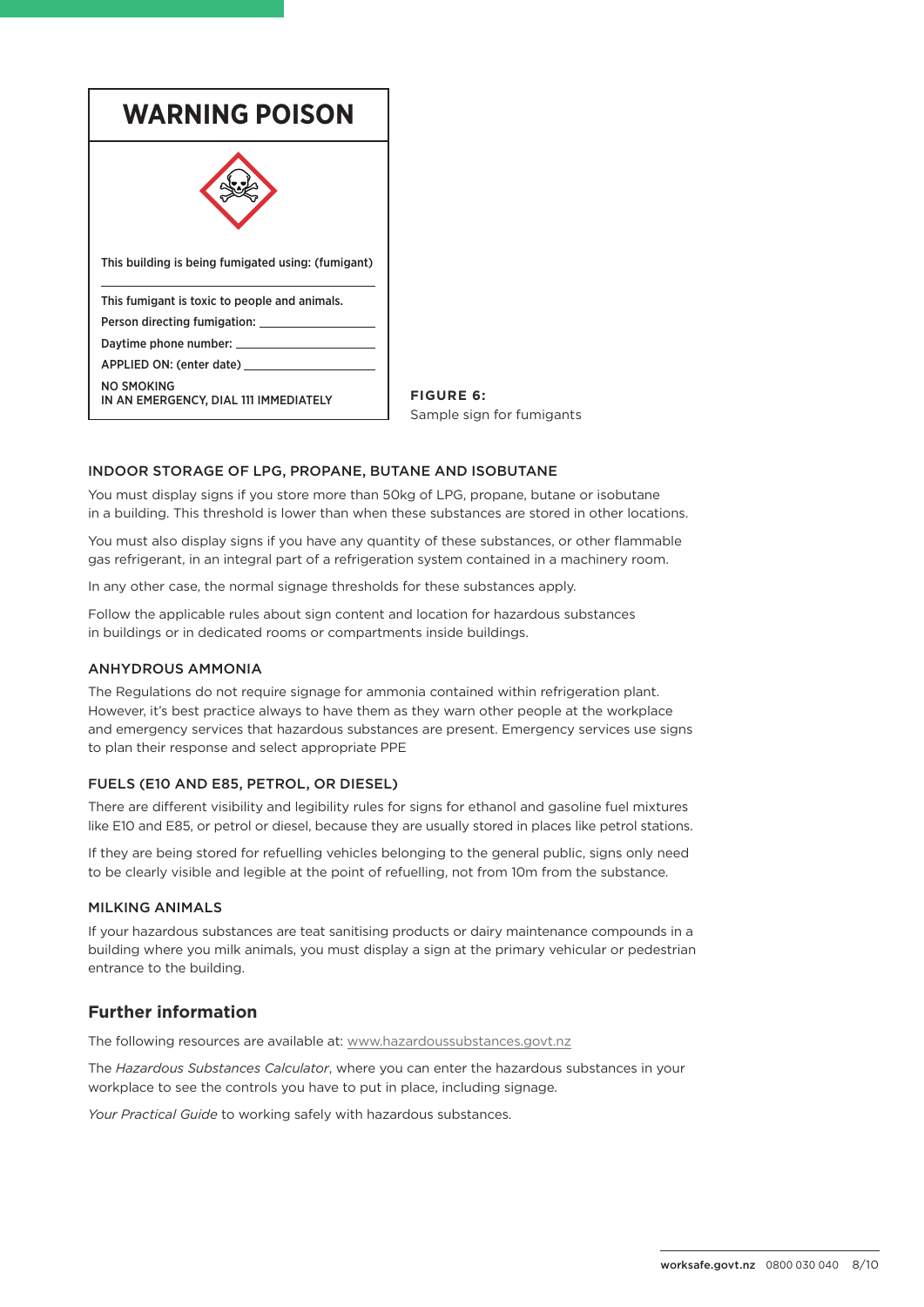## **Abbreviations**

| <b>TERM</b> | <b>DEFINITION</b>                           |
|-------------|---------------------------------------------|
| PPE         | Personal protective equipment               |
| <b>PCBU</b> | Person conducting a business or undertaking |
| REI         | Restricted entry interval                   |
| <b>VTA</b>  | Vertebrate toxic agent                      |

ISBN: 978-1-98-852723-9 (online)